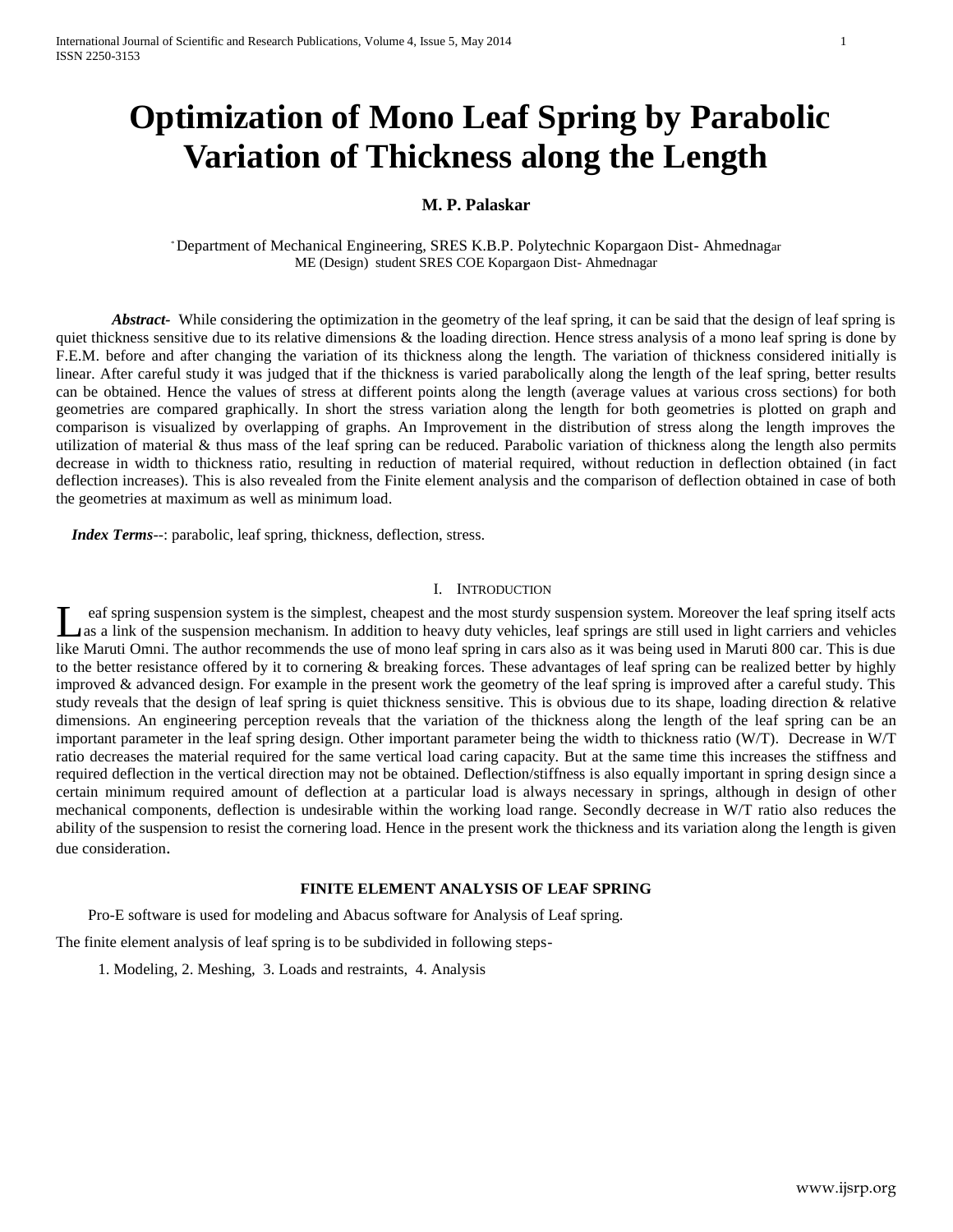

#### **Fig.1 Geometry of Leaf Spring in AutoCAD**

#### **MODELING AND MESH GENERATION OF LEAF SPRING.**

By using the overall dimensions and geometry leaf spring is modeled in Pro-E software. Leaf spring is modeled in CAD software PRO-E

The mesh generation consists of forming a collection of nodes and elements which form an acceptable discretization of the structure to be analyzed. Such a discretization must conform to the boundaries of the component and the interfaces between different regions. The shapes of the elements must not be too irregular and should, as much as possible, resemble the standard elements (triangles or tetrahedral, square or cubes, etc).

The nodes are defined by their coordinates while the elements are characterized by their type and a list of their nodes. Certain formulations involve boundary integrals. In this case the designer must define not only interior finite element, but also boundary finite elements on the corresponding boundaries.



**Fig. 2 Finite Element Modeling and Meshing**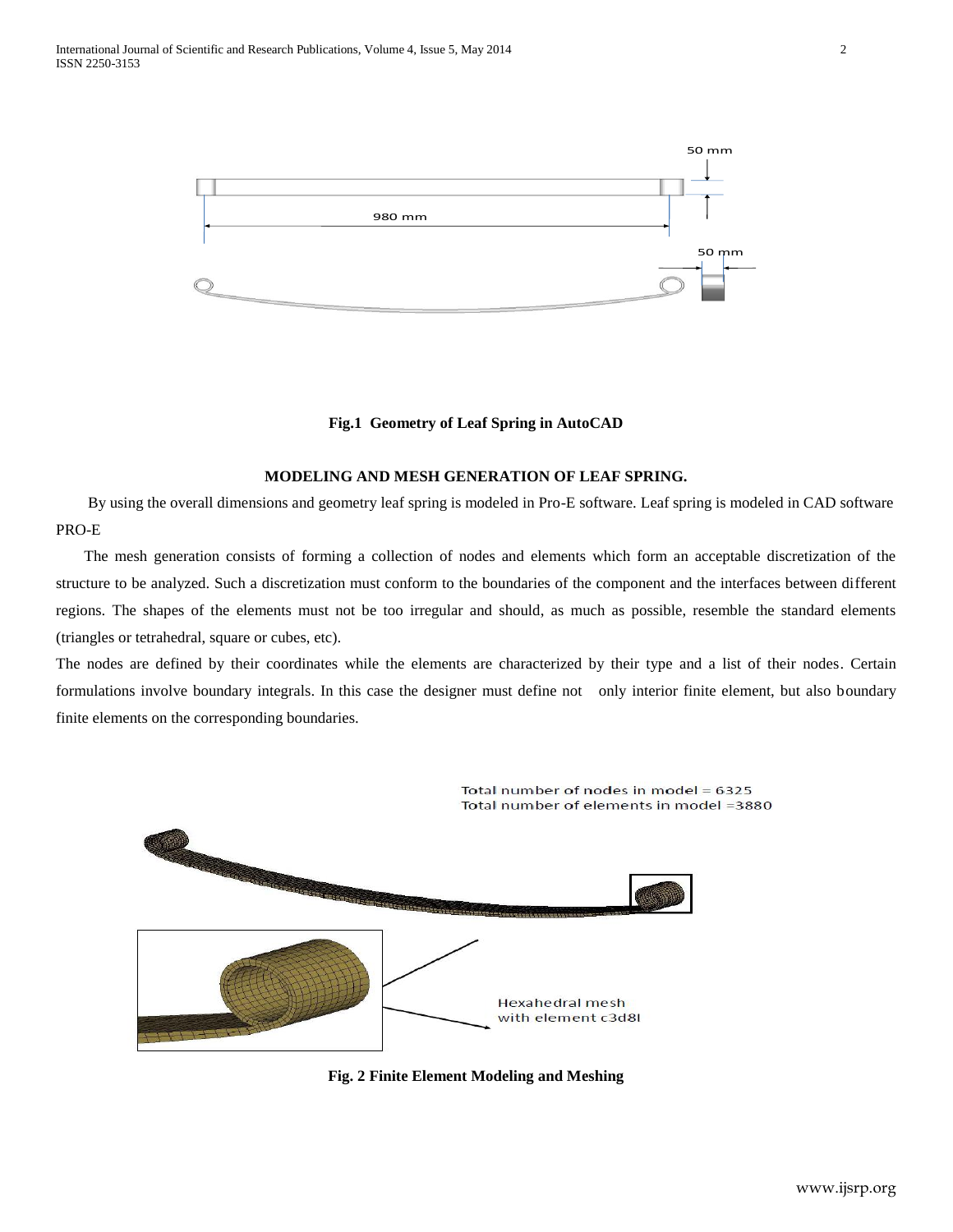## **LOADING AND BOUNDARY CONDITIONS**

This leaf spring is not clamped at the center but at a distance of 425 mm from the centre of small eye since it is a non-symmetrical leaf spring. Larger eye end (right end) acts as a fixed hinge while smaller eye is shackled and acts as a movable hinge in order to accommodate the change in distance between eye centers. Certain boundary conditions are required to be approximated due to limitations of F.E.M.



**Fig. 3. Loading and Boundary Conditions**

# **Material Properties of Leaf Springs**

 $*$ MATERIAL, NAME = steel  $*$ ELASTIC, TYPE = ISOTROPIC 210000.0, 0.29 , 0.0

Where- Modulus of elasticity =  $210000$  MPa, Poison's ratio =  $0.29$ 

# **Analysis Methodology**

- Finite element model is prepared on CAD geometry.
- Hyper mesh software used to create mesh.
- Hexahedral mesh done on leaf spring geometry.
- Then deck is prepared
- Deck preparation steps
	- 1) Apply material properties.
	- 2) Apply boundary conditions.
	- 3) Apply load.
	- 4) Export deck as \*.inp file.
- Submit run in Abacus and obtain results odb file.
- Post process the results
- Plot deformation animation
- Plot displacement
- Plot Principal stresses.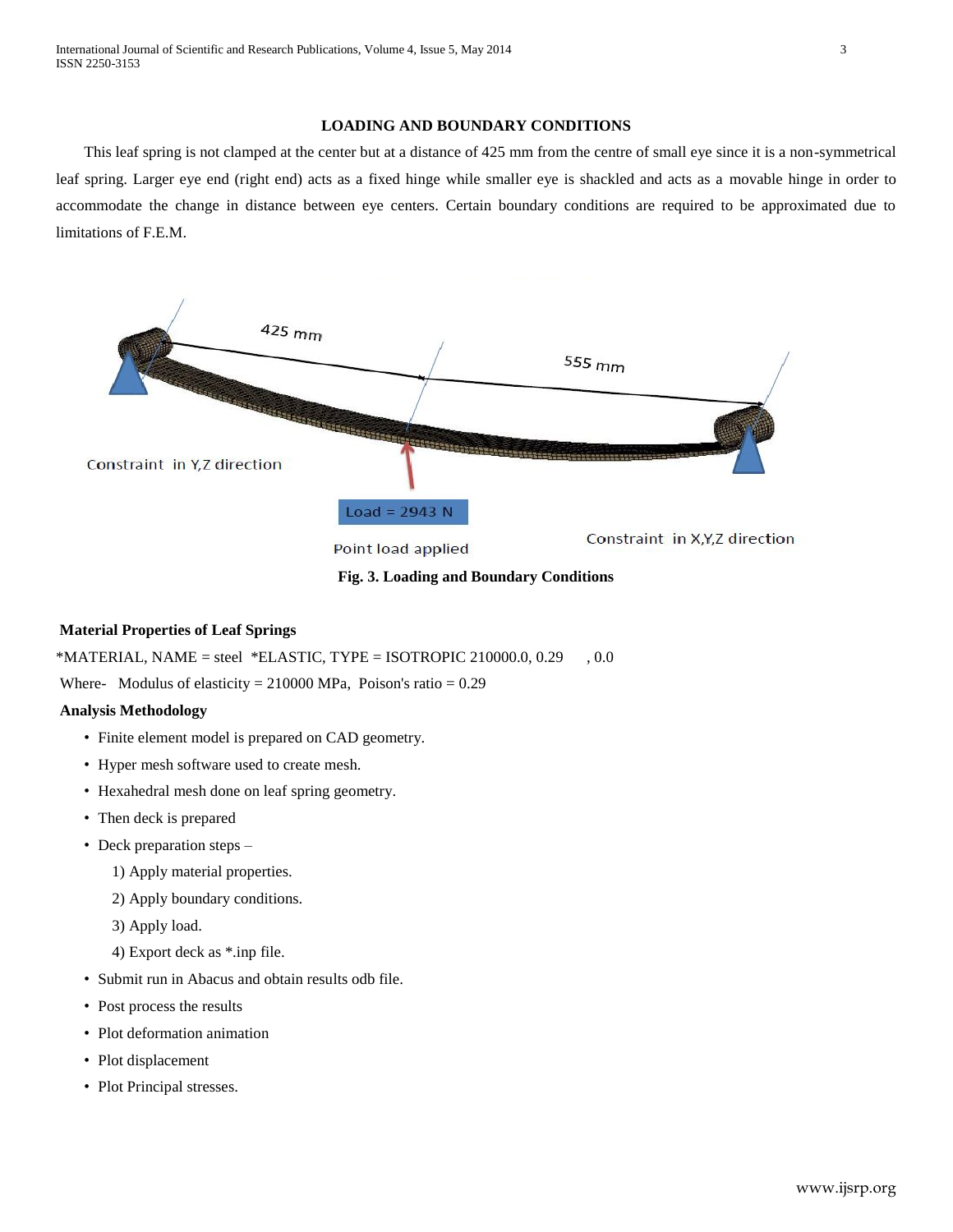



# **Fig. 4. Deformation shape max displacement=29.9mm**



Total load of 2943 N applied at this point

**Fig. 5. Graph of Displacement v/s Percentage Load**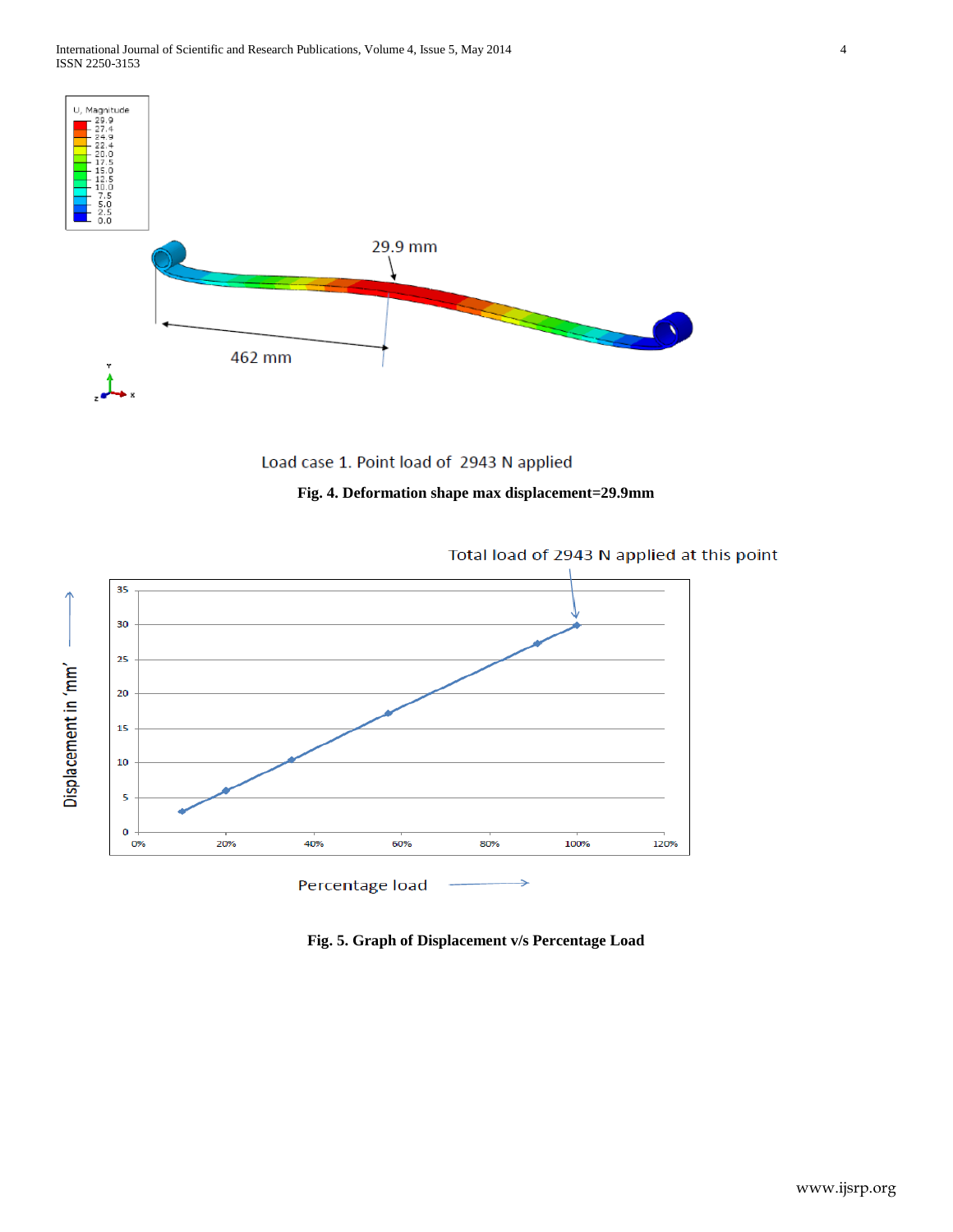

Point load of 2943 N applied Yield strength= 1158 MPa

## **Fig. 6. Stress Contour Plot along the Length**

| Sr. no.        | <b>Distance of point</b><br>From Left end<br>in mm | <b>Stress value</b><br>at the point<br>in MPa | <b>Thickness of leaf</b><br>At the point<br>in mm |
|----------------|----------------------------------------------------|-----------------------------------------------|---------------------------------------------------|
| $\mathbf{1}$   | 90                                                 | $\overline{2}$                                | 6.9                                               |
| $\overline{2}$ | 198                                                | 123                                           | 8.5                                               |
| 3              | 310                                                | 351                                           | 9.5                                               |
| $\overline{4}$ | 342                                                | 405                                           | 9.7                                               |
| 5              | 425                                                | 586                                           | 10.2                                              |
| 6              | 478                                                | 461                                           | 10.2                                              |
| 7              | 558                                                | 357                                           | 10                                                |
| 8              | 611                                                | 298                                           | 9.9                                               |
| 9              | 735                                                | 129                                           | 8.9                                               |
| 10             | 853                                                | $\overline{2}$                                | 7.4                                               |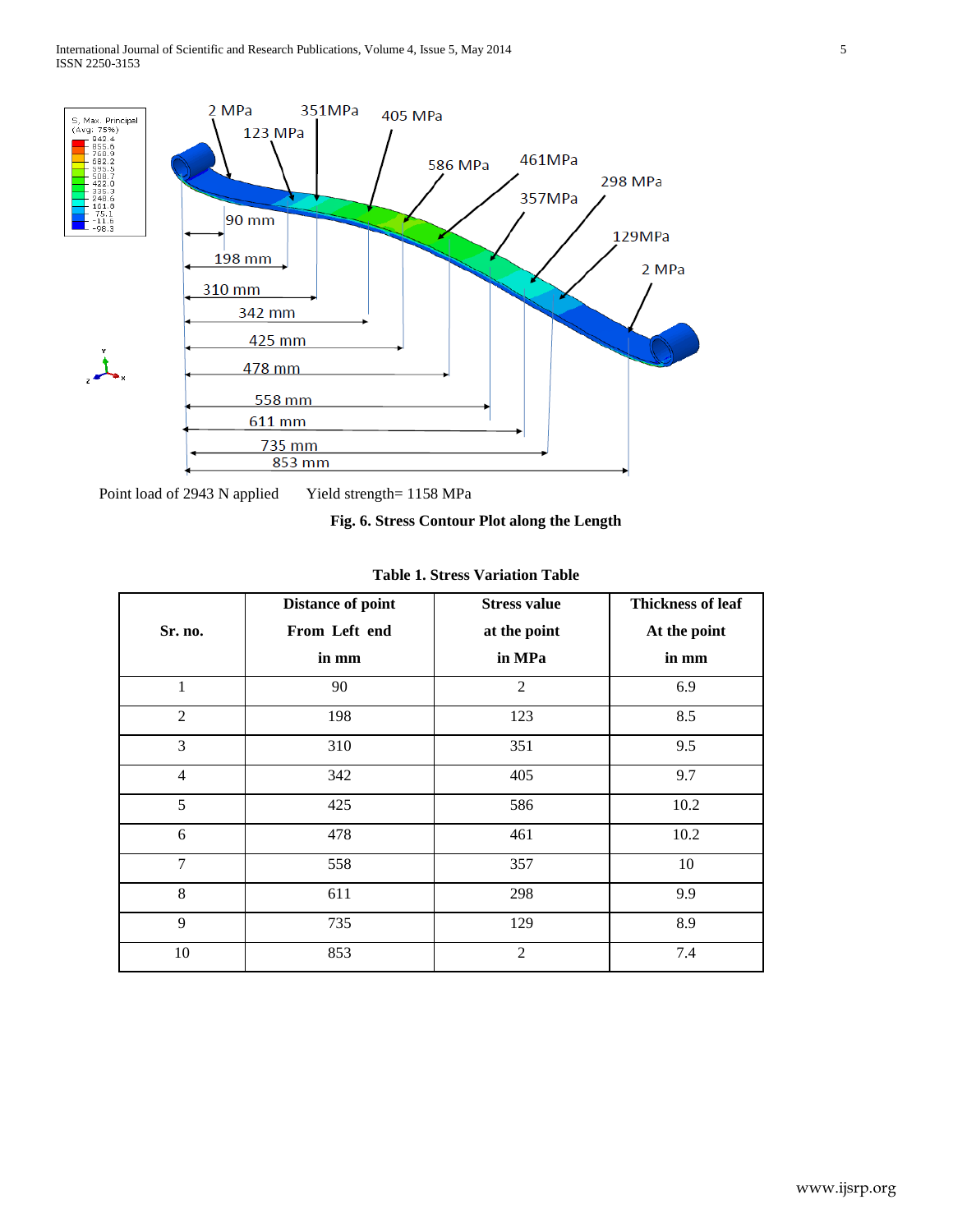



**Fig. 7. Stress Distribution along the Length** 

# **OPTIMIZATION OF LEAF SPRING (STEEL )**

## **OPTIMIZATION THEORY**

As discussed earlier the design of leaf spring is very much sensitive to the thickness of the leaf spring. It means that the values of stiffness or deflection & corresponding stress at various points have maximum dependence on the thickness at that point. In other words a small variation in the thickness gives rise to a large variation in the stress values at a certain value of deflection or applied load. This is due to the large difference between the values of width (50mm) and thickness(10mm). Hence small variation in thickness affects the design a lot. Moreover the variation of thickness along the length also plays an important role in the design perfection. The optimization thus is based on the values of thickness and their variation along the length of the leaf spring. Careful study of the theory of leaf spring reveals that the parabolic variation in the thickness gives optimum design.

| Sr.no          | Distance from small eye centre | Thickness in mm |
|----------------|--------------------------------|-----------------|
|                | (left end) in mm               |                 |
| 1              | 000                            | 5.00            |
| $\overline{2}$ | 025                            | 5.00            |
| 3              | 050                            | 5.00            |
| $\overline{4}$ | 075                            | 5.00            |
| 5              | 100                            | 5.34            |
| 6              | 125                            | 5.97            |
| 7              | 150                            | 6.53            |
| 8              | 175                            | 7.06            |
| 9              | 200                            | 7.55            |
| 10             | 225                            | 8.00            |
| 11             | 250                            | 8.44            |
| 12             | 275                            | 8.85            |
| 13             | 300                            | 9.24            |
| 14             | 325                            | 9.62            |
| 15             | 350                            | 9.98            |

|  |  |  |  | <b>Table 2. Thickness Values for Optimization</b> |
|--|--|--|--|---------------------------------------------------|
|--|--|--|--|---------------------------------------------------|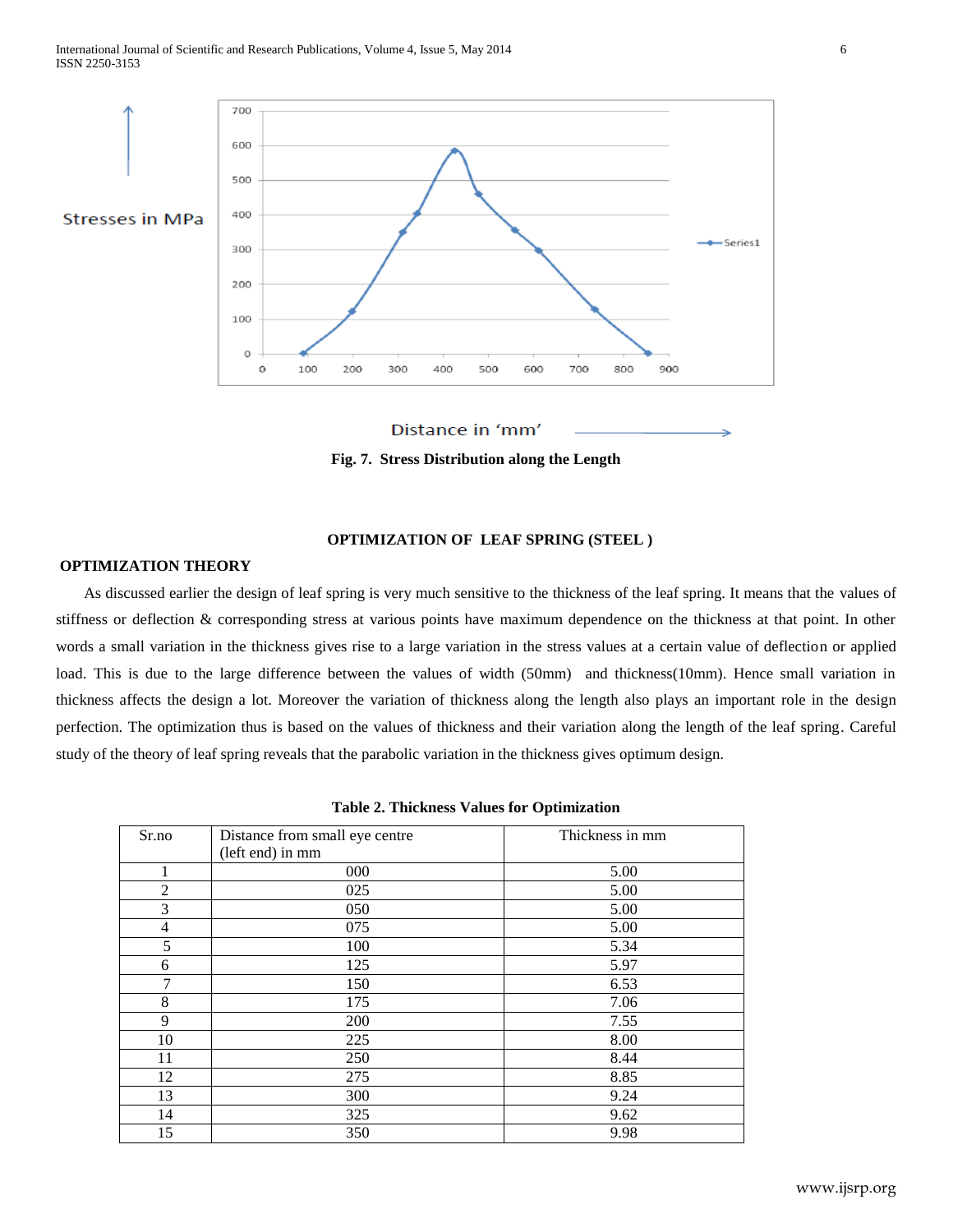| 16     | 375 | 10.33 |
|--------|-----|-------|
| 17     | 400 | 10.67 |
| 18     | 425 | 11.00 |
| 19     | 450 | 10.75 |
| 20     | 475 | 10.49 |
| 21     | 500 | 10.23 |
| 22     | 525 | 10.70 |
| 23     | 550 | 9.68  |
| 24     | 575 | 9.40  |
| 25     | 600 | 9.10  |
| 26     | 625 | 8.80  |
| $27\,$ | 650 | 8.48  |
| 28     | 675 | 8.15  |
| 29     | 700 | 7.81  |
| 30     | 725 | 7.46  |
| 31     | 750 | 7.08  |
| 32     | 775 | 6.69  |
| 33     | 800 | 6.26  |
| 34     | 825 | 5.81  |
| 35     | 850 | 5.32  |
| 36     | 875 | 5.00  |
| 37     | 900 | 5.00  |
| 38     | 925 | 5.00  |
| 39     | 950 | 5.00  |
| 40     | 975 | 5.00  |
|        |     |       |

Width of leaf spring  $= 41$  mm.

Point of application of load at 425 mm from left end (centre of small eye) as before.

Thickness at this point  $= 11$  mm (given in table also)

Parabolic reduction in thickness is stopped at 5 mm value so that the spring can resist other forces like cornering and breaking forces also.

No change in other parameters including material properties, length, etc.

Finite element analysis of leaf spring is done in Abacus software with above dimensions to obtain values of stress all along the length

of the leaf spring. Deflection of leaf spring is also obtained. These results are then compared with the FEA results before optimization.

The results of FEA of leaf spring after optimization are as given below.



Optimization of leaf spring (steel)

**Fig. 8. Deformation shape- maximum displacement = 44.3mm**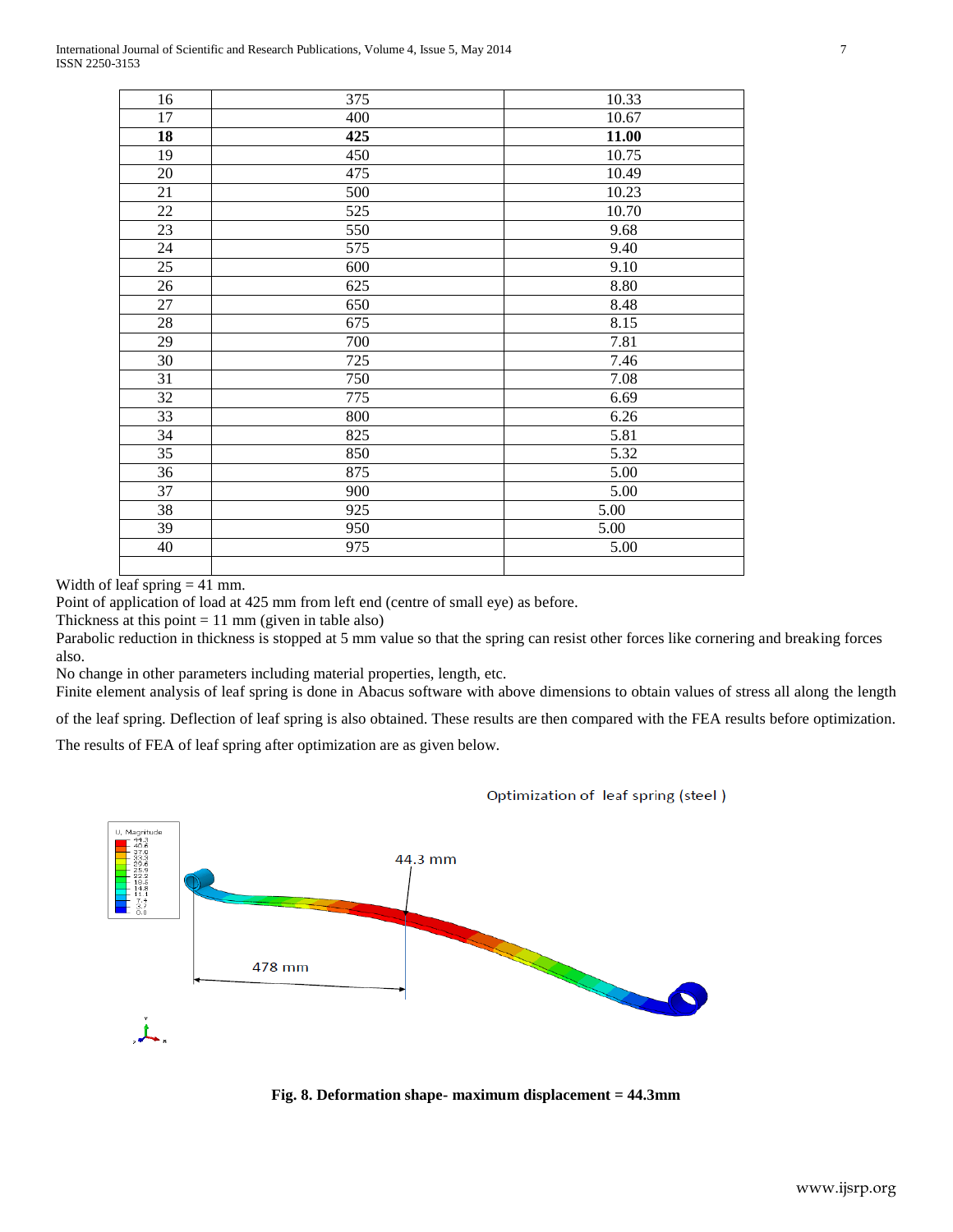

Total load of 2943 N applied at this point





**Fig. 10. Stress Contour Plot Along Length**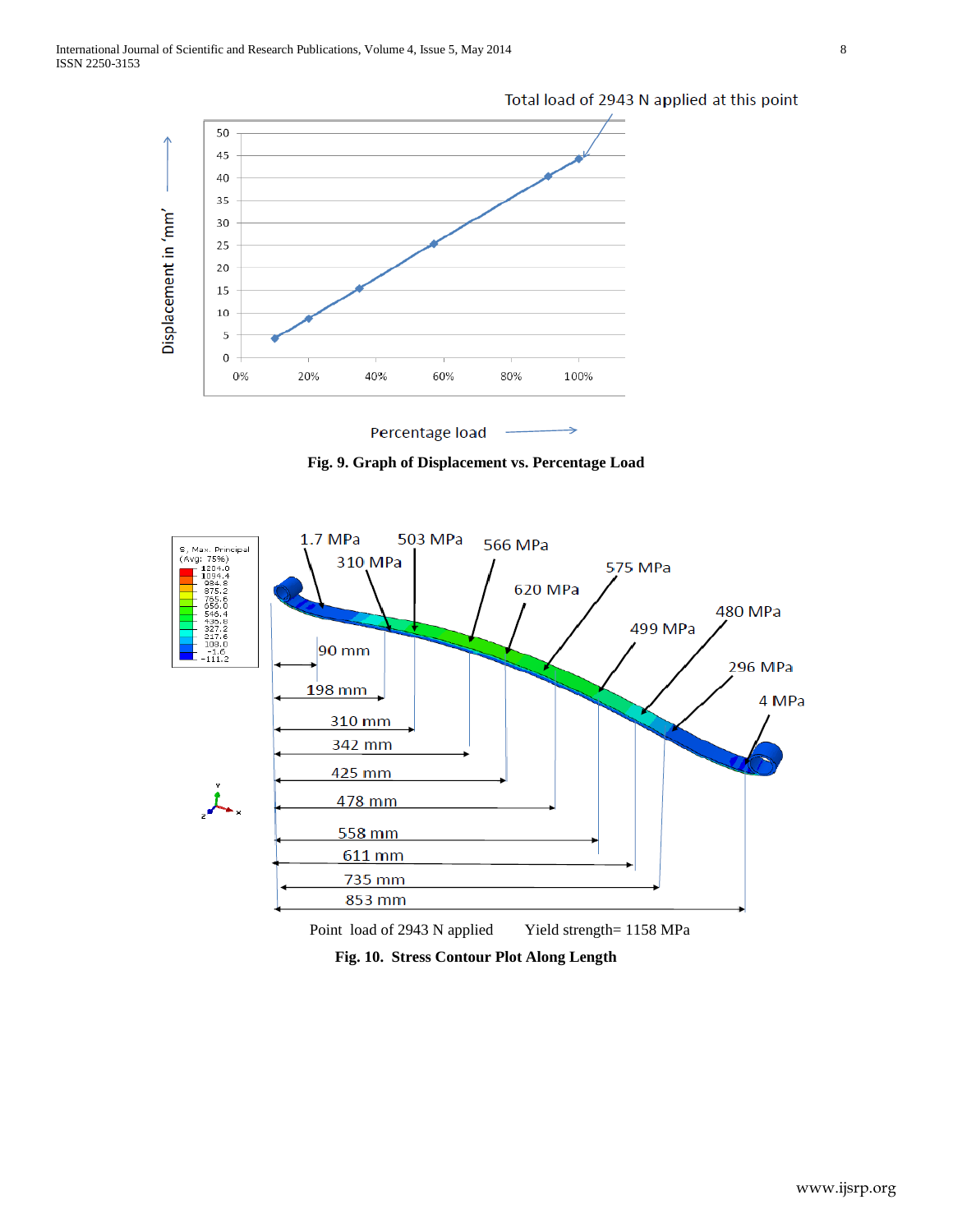| Sr.<br>no.     | <b>Distance</b><br>of point<br>from left end<br>in $mm$ | <b>Thickness</b><br>of leaf<br>at the point<br>in mm<br>(Design before<br>optimization) | <b>Thickness</b><br>of leaf<br>at the point<br>in mm<br>(Optimized<br>design) | <b>Stress value</b><br>at the point<br>in MPa<br>(Design before<br>optimization) | <b>Stress value</b><br>at the point<br>in MPa<br>(Optimized Design) |
|----------------|---------------------------------------------------------|-----------------------------------------------------------------------------------------|-------------------------------------------------------------------------------|----------------------------------------------------------------------------------|---------------------------------------------------------------------|
| $\mathbf{1}$   | 90                                                      | 6.9                                                                                     | 5.1                                                                           | $\overline{2}$                                                                   | 1.7                                                                 |
| $\sqrt{2}$     | 198                                                     | 8.5                                                                                     | 7.55                                                                          | 123                                                                              | 310                                                                 |
| 3              | 310                                                     | 9.5                                                                                     | 9.6                                                                           | 351                                                                              | 503                                                                 |
| $\overline{4}$ | 342                                                     | 9.7                                                                                     | 9.8                                                                           | 405                                                                              | 566                                                                 |
| 5              | 425                                                     | 10.2                                                                                    | 11                                                                            | 586                                                                              | 620                                                                 |
| 6              | 478                                                     | 10.2                                                                                    | 10.4                                                                          | 461                                                                              | 575                                                                 |
| $\overline{7}$ | 558                                                     | 10                                                                                      | 9.8                                                                           | 357                                                                              | 499                                                                 |
| $\,8\,$        | 611                                                     | 9.9                                                                                     | 8.8                                                                           | 298                                                                              | 480                                                                 |
| 9              | 735                                                     | 8.9                                                                                     | 7.2                                                                           | 129                                                                              | 296                                                                 |
| 10             | 853                                                     | 7.4                                                                                     | 5.2                                                                           | $\overline{2}$                                                                   | $\overline{4}$                                                      |

**Table 3. Stress Comparison Before and After Optimization**



Distance in 'mm' **Fig. 11 Stress distribution after optimization**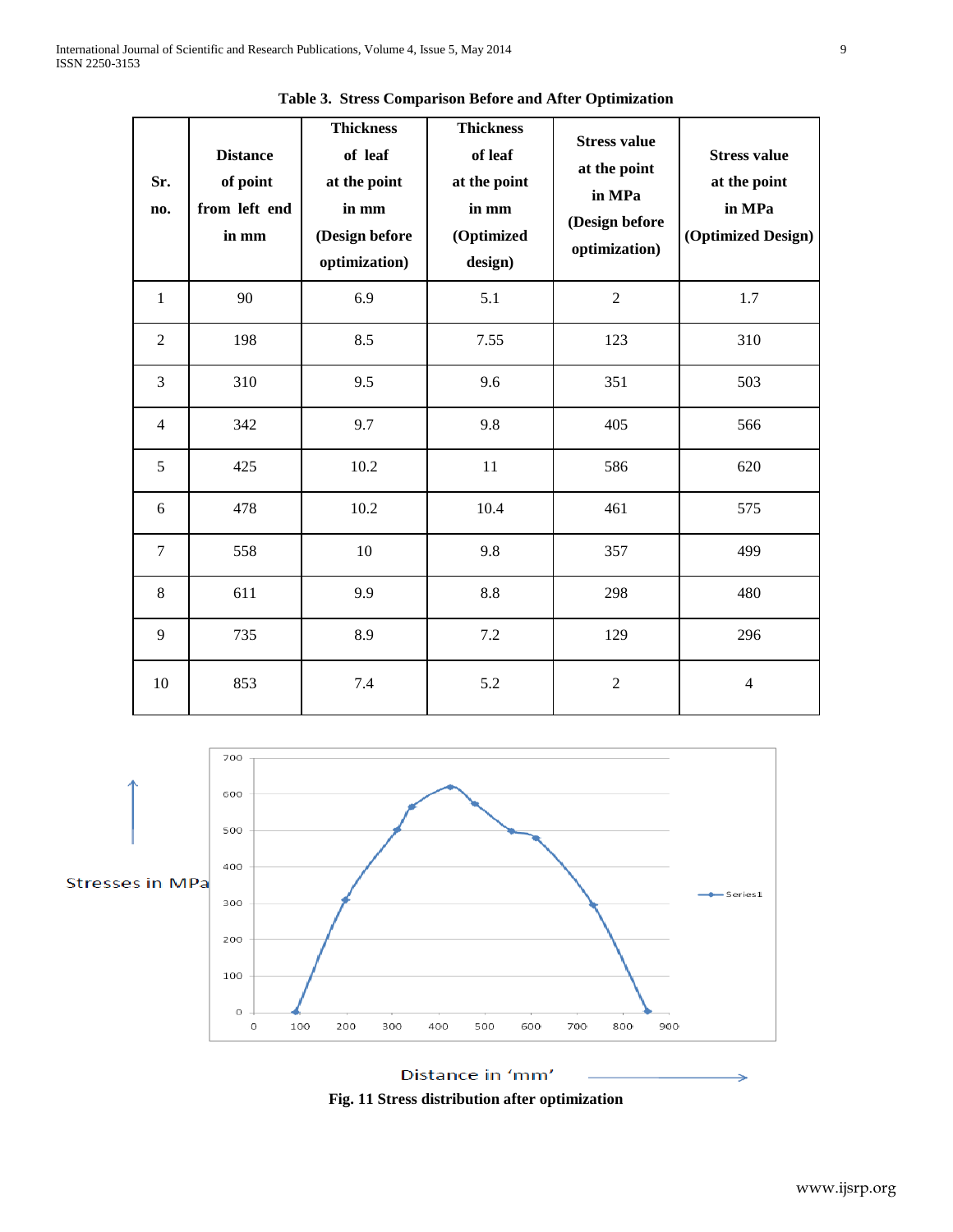The stress distribution before and after optimization along the length of the leaf spring can be compared easily by plotting both the curves on a single graph (with the same scale).



Distance in 'mm'

**Fig. 12 Graphical comparison of stress distribution**

| Sr. no.        | <b>Parameter</b>                     | <b>Value before</b> | Value after  | Percentage  |
|----------------|--------------------------------------|---------------------|--------------|-------------|
|                |                                      | optimization        | optimization | Improvement |
|                |                                      |                     |              |             |
|                | Maximum stress value in mpa          | 586                 | 620          | $-5.80$     |
|                |                                      |                     |              |             |
| 2              | Volume Of springs in mm <sup>3</sup> | 484975              | 363742       | 25.00       |
|                |                                      |                     |              |             |
| 3              | Mass of springs in kg                | 3.789               | 2.837        | 25.00       |
|                |                                      |                     |              |             |
| $\overline{4}$ | Maximum deflection                   | 29.9                | 44.3         | 48.16       |
|                | (deflection at max load).            |                     |              |             |
| 5              | Minimum deflection                   | 16.5                | 24.5         | 48.48       |
|                | (deflection at min. load)            |                     |              |             |
|                |                                      |                     |              |             |

## **Table 4 - Results of Optimization of Spring**

# **RESULTS AND DISCUSSION**

The uniformity in stress distribution could have been more pronounced if parabolic reduction in thickness would be continued at the ends. But this cannot be done since the suspension system is required to resist other forces like cornering & breaking forces also. Nevertheless considerable improvement in certain parameters mentioned in conclusion bellow is obtained by parabolic variation in thickness along the length of the leaf spring.